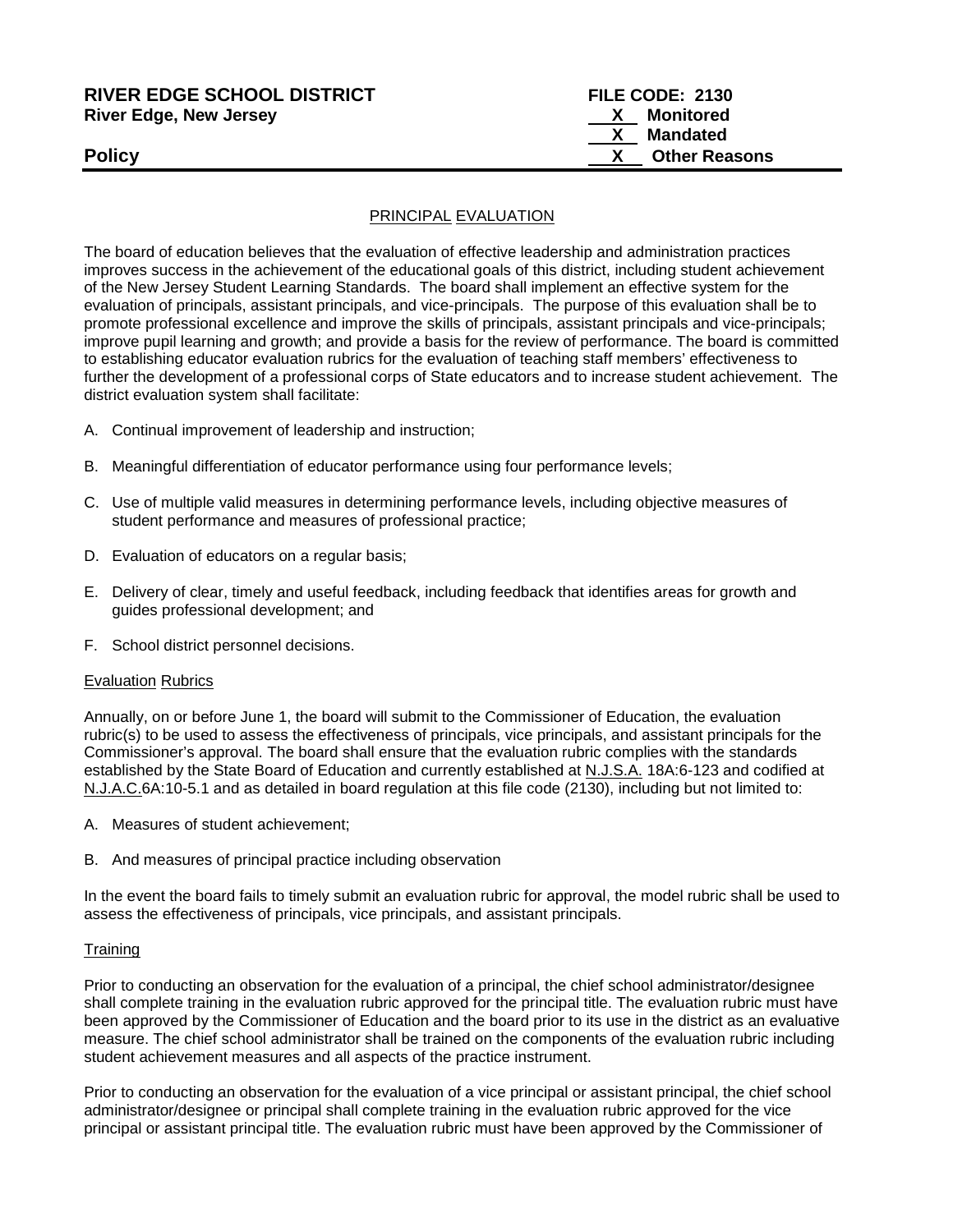Education and the board prior to its use in the district as an evaluative measure (see board procedure 2130 Principal Evaluation, Regulation).

## Collective Bargaining

No collective bargaining agreement entered into after July 1, 2013 may contain terms that conflict with any provision of board policy and regulation and the Teacher Effectiveness and Accountability for the Children of New Jersey Act (N.J.S.A. 18A:6-117 et seq.). The district's Commissioner approved evaluation rubric shall not be subject to collective negotiations.

#### Principal Evaluation

The components of the principal evaluation rubric shall apply to professional staff members appointed to the position of principal, vice principal, or assistant principal and holding a valid and effective standard, provisional, or emergency administrative certificate issued by the State Board of Examiners.

The principal evaluation rubric shall meet the standards provided in N.J.S.A. 18A:6-123 including, but not limited to:

- A. Measures of student achievement;
- B. Measures of principal practice; and
- C. Principal observations.

The chief school administrator or his designee and the principal, as appropriate, shall conduct a mid-year evaluation of any principal, assistant principal, or vice-principal who is evaluated as ineffective or partially effective in his/her most recent annual summative evaluation.

#### Principal, Assistant Principal, and Vice Principal Observations

The chief school administrator, or his or her designee, shall conduct observations for the evaluation of principals.

A principal, or a chief school administrator or his or her designee, shall conduct observations for the evaluation of assistant principals and vice principals. For the purpose of collecting data for the evaluation of a principal, assistant principal, or vice principal, an observation may include, but is not limited to: building walkthrough, staff meeting observation, parent conference observation, or case study analysis of a significant student issue.

Each tenured principal, assistant principal, and vice principal shall be observed at least two times during each school year. Each nontenured principal, assistant principal, and vice principal shall be observed at least three times during each school year, as required by N.J.S.A. 18A:27-3.1. During the first year of employment, the three required observations shall be completed by April 30. The number of required observations shall be prorated if the principal, assistant principal or vice principal has been employed for less than one academic year on April 30.

Each evaluation shall be followed by a post-observation conference between the principal, assistant principal or vice principal and his or her superiors in order to determine whether to recommend re-appointment, identify any deficiencies, extend assistance for their correction and improve professional competence. The postobservation conference shall consist of a meeting, either in-person or remotely, between the evaluator and the principal, assistant principal or vice-principal to discuss the data collected in the observation. Post observation conferences shall be conducted according to law and board procedure (see: 2130 Principal Evaluation, Regulation).

An additional observation and post-observation conference shall be required as part of the corrective action plan for any principal, assistant principal or vice-principal who has been rated ineffective or partially effective on the annual summative evaluation, as measured by the evaluation rubrics.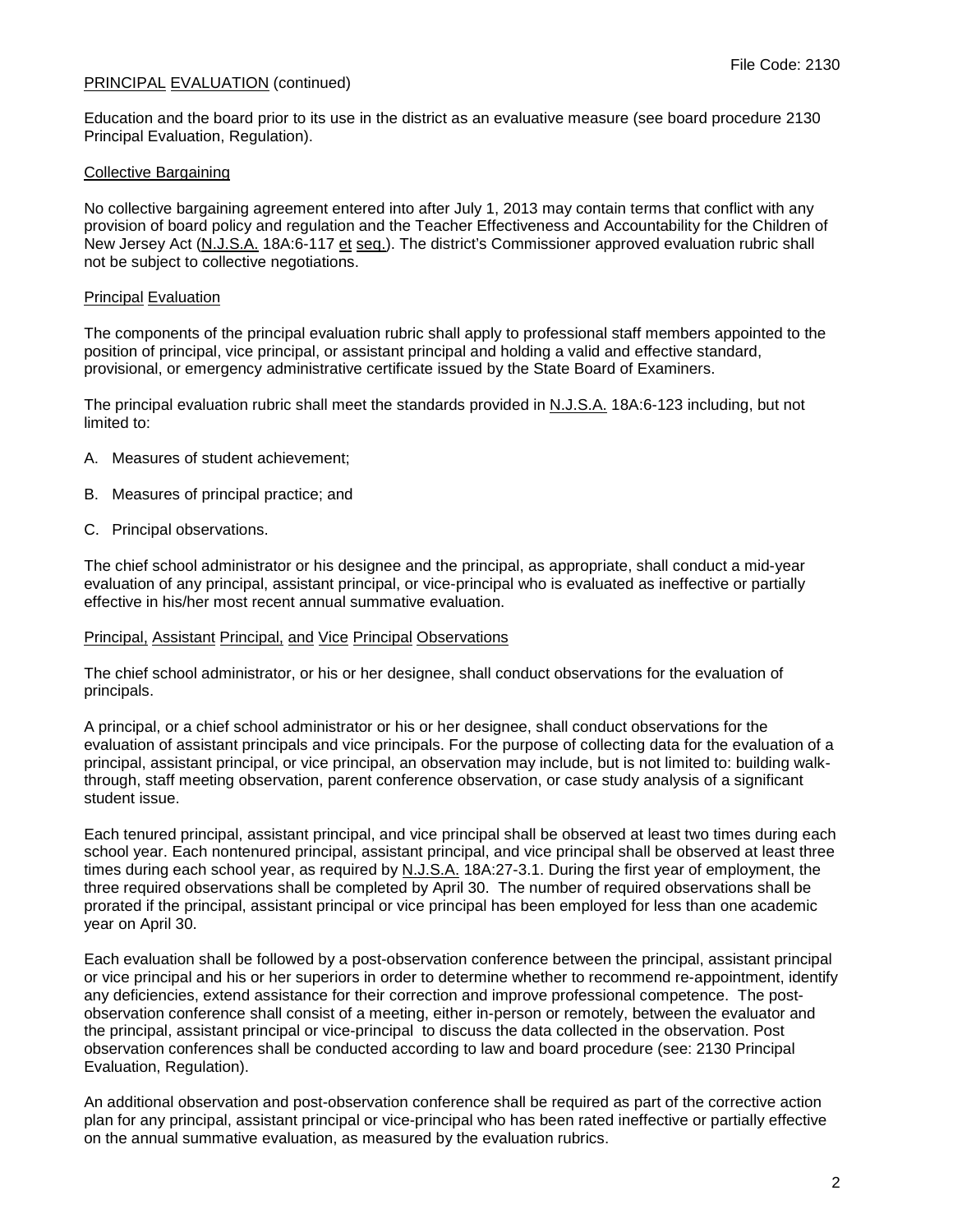## Professional Development Plans

The chief school administrator shall oversee and review for each principal and supervisor, professional development that links to individual, school, and district professional development goals and the school district's professional development plan. The individual professional development plans shall be derived from the results of observations, evidence, and recommendations included in the annual performance evaluation of the principal, assistant principal or vice-principal (see: 2130 Principal Evaluation, Regulation and board policy 4131/4131.1 Staff Development).

#### Corrective Action Plans

Each principal, assistant principal or vice-principal, rated ineffective or partially effective on the annual summative evaluation, as measured by the evaluation rubrics, shall develop a corrective action plan in consultation with the chief school administrator/designee. The corrective action plan shall be developed and conducted according law and board procedure 2130 Principal Evaluation, Regulation.

The content of the corrective action plan shall replace the content of the individual professional development plan required in N.J.A.C. 6A:9C-3.4(c) and 3.7(c) until the next annual summary conference. The content of the corrective action plan shall:

- A. Address areas in need of improvement identified in the evaluation rubric that resulted in the partially ineffective or ineffective rating;
- B. Include specific, demonstrable goals for improvement;
- C. Include responsibilities of the evaluated employee and the school district for the plan's implementation; and
- D. Include timelines for meeting the goal(s).

The corrective action plan shall remain in effect until the principal, assistant principal or vice-principal receives his or her next summative evaluation rating.

There shall be no minimum number of teaching staff member working days that a teaching staff member's corrective action plan can be in place.

#### Records

The board shall include all written performance reports and supporting data, including, but not limited to, written observation reports and additional components of the summative evaluation rating as part the teaching staff member's personnel file, or in an alternative, confidential location. If reports and data are stored in an alternative location, the personnel file shall clearly indicate the report's location and how it can be easily accessed. The records shall be confidential and shall not be subject to public inspection or copying pursuant to the Open Public Records Act, N.J.S.A. 47:1A-1 et seq.

All information contained in annual performance reports and all information collected, compiled, and/or maintained by employees of a district board of education for the purposes of conducting the educator evaluation process, including, but not limited to, digital records, shall be confidential. Such information shall not be subject to public inspection or copying pursuant to the Open Public Records Act, N.J.S.A. 47:1A-1 et seq. Nothing contained in this policy shall be construed to prohibit the New Jersey Department of Education or the district from, at its discretion, collecting evaluation data or distributing aggregate statistics regarding evaluation data.

# **Certification**

Annually, the chief school administrator shall certify to the New Jersey Department of Education that all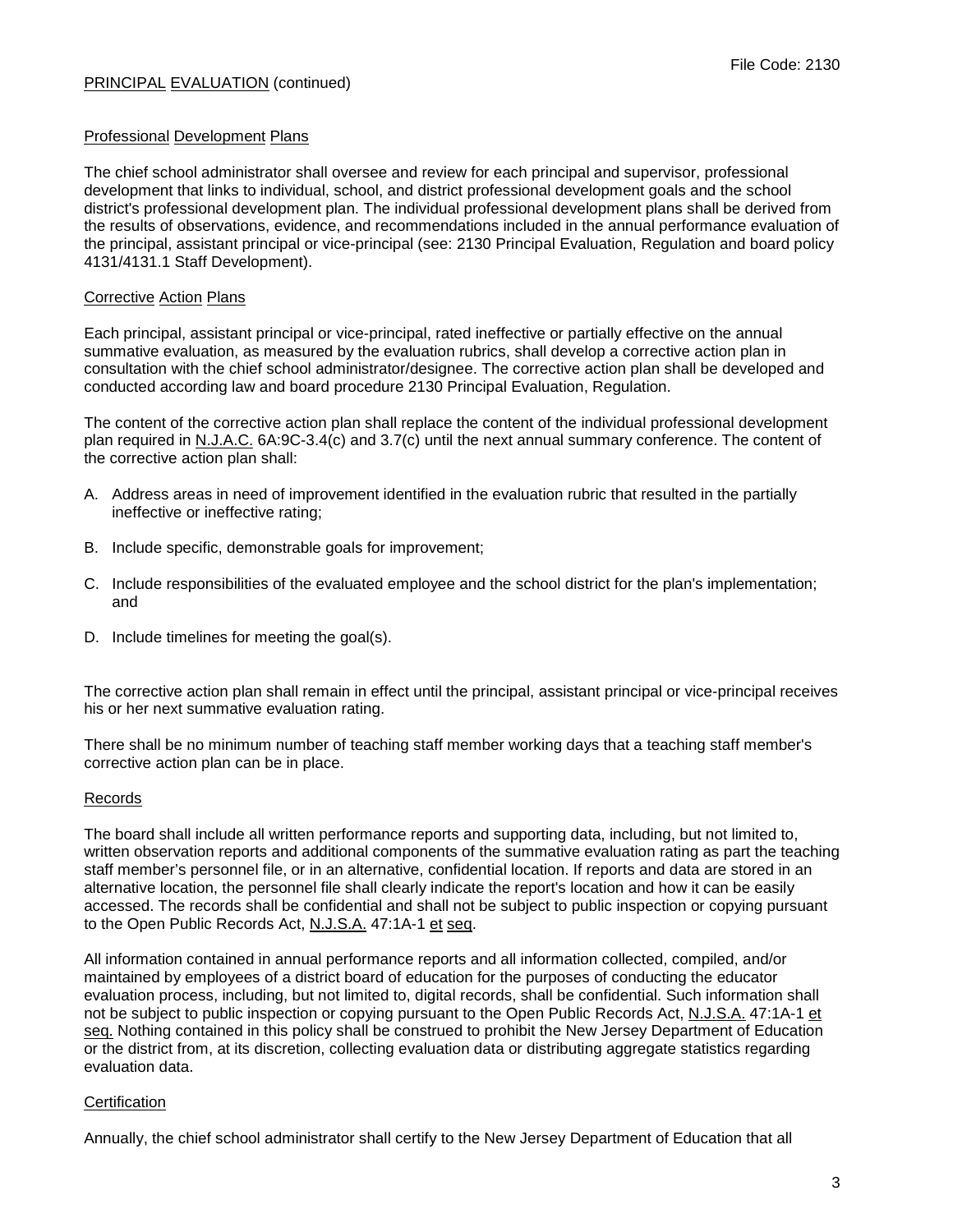supervisors of teaching staff members in the school district who are utilizing educator practice instruments have completed training on the instrument and its application and have demonstrated competency in applying the educator practice instruments.

| Adopted:             | November 28, 1990              |
|----------------------|--------------------------------|
| Revised:             | May 7, 2003, February 19, 2014 |
| NJSBA Review/Update: | August 2017, February 2018     |
| Readopted:           | November 28, 2018              |

# Key Words

Evaluation, Principal Evaluation, Personnel Evaluation, Principal, Assistant Principal, Vice-Principal Evaluation Rubric

| Legal References: N.J.S.A. 18A:4-15 | General rule-making power, State Board of Education          |
|-------------------------------------|--------------------------------------------------------------|
| N.J.S.A. 18A:4-16                   | Incidental powers conferred, State Board of Education        |
| N.J.S.A. 18A:6-10 et seq.           | Dismissal and reduction in compensation of persons           |
|                                     | under tenure in public school system                         |
| N.J.S.A. 18A:6-117 et seq.          | Teacher Effectiveness and Accountability for the Children    |
| See particularly:                   | of New Jersey (TEACHNJ) Act                                  |
| N.J.S.A. 18A:6-119                  | Definitions relative to the TEACHNJ Act                      |
| N.J.S.A. 18A:6-120                  | School improvement panel                                     |
| N.J.S.A. 18A:6-121                  | Evaluation of principal, assistant principal, vice-principal |
| N.J.S.A. 18A:6-122                  | Annual submission of evaluation rubrics                      |
| N.J.S.A. 18A:6-123                  | Review, approval of evaluation rubrics                       |
| N.J.S.A. 18A:6-126                  | Conflicts with collective negotiations agreements            |
| N.J.S.A. 18A:6-127                  | Research-based mentoring program                             |
| N.J.S.A. 18A:6-128                  | Ongoing professional development; corrective action plan     |
| N.J.S.A. 18A:26-8.2                 | "School leader" defined; training as part of professional    |
|                                     | development                                                  |
| N.J.S.A. 18A:27-3.1                 | Evaluation of non-tenured teaching staff                     |
| through -3.3                        |                                                              |
| N.J.S.A. 18A:27-4                   | Power of boards of education to make rules governing         |
|                                     | employment of teacher                                        |
| N.J.S.A. 18A:27-4.1                 | Board of Education, procedure for certain personnel          |
|                                     | actions                                                      |
| N.J.S.A. 18A:27-10 et seq.          | Nontenured teaching staff member; offer of employment        |
|                                     | for next succeeding year or notice of termination before     |
|                                     | May 31                                                       |
| N.J.S.A. 18A:28-5                   | Requirements for tenure                                      |
| N.J.S.A. 18A:28-5.1                 | Tenure upon transfer to an underperforming school            |
| N.J.S.A. 18A:29-14                  | Withholding increments; causes; notice of appeals            |
| N.J.A.C. 6A:9C-1.1 et seq.          | Required professional development for teachers               |
| See particularly:                   | and school leaders                                           |
| N.J.A.C. 6A:9C-3.2                  | Components of professional development                       |
| N.J.A.C. 6A:9C-3.3                  | Standards for professional learning                          |
| N.J.A.C. 6A:9C-4.2                  | District- and school-level plans for professional            |
|                                     | development implementation                                   |
| N.J.A.C. 6A:9C-4.3                  | Requirements for and implementation of school leaders'       |
|                                     | individual professional development plans                    |
| N.J.A.C. 6A:10-1.1 et seq.          | <b>Educator effectiveness</b>                                |
| See particularly:                   |                                                              |
| N.J.A.C. 6A:10-1.2                  | Definitions                                                  |
| N.J.A.C. 6A:10-2.2                  | Duties of district boards of education                       |
| N.J.A.C. 6A:10-5.1 et seq.          | Components of principal evaluation                           |
| See particularly:                   |                                                              |
|                                     |                                                              |